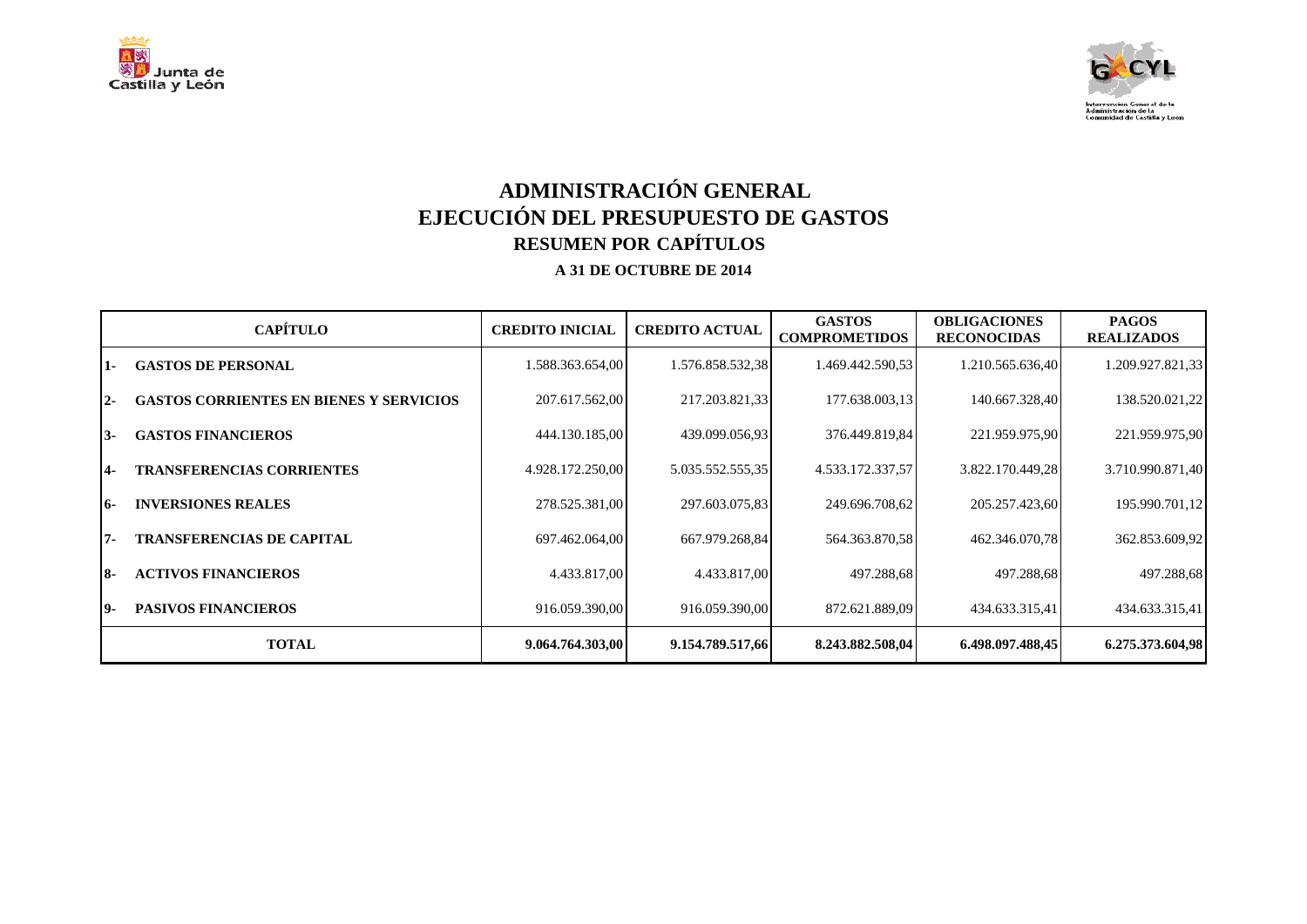



# **ADMINISTRACIÓN GENERAL EJECUCIÓN DEL PRESUPUESTO DE GASTOS RESUMEN POR SECCIONES**

| <b>SECCIÓN</b>                                  | <b>CREDITO INICIAL</b> | <b>CREDITO ACTUAL</b> | <b>GASTOS</b><br><b>COMPROMETIDOS</b> | <b>OBLIGACIONES</b><br><b>RECONOCIDAS</b> | <b>PAGOS</b><br><b>REALIZADOS</b> |
|-------------------------------------------------|------------------------|-----------------------|---------------------------------------|-------------------------------------------|-----------------------------------|
| <b>01- DE LA PRESIDENCIA</b>                    | 93.216.532,00          | 93.541.152,11         | 88.371.477,28                         | 71.732.123,55                             | 61.573.650,74                     |
| 02- HACIENDA                                    | 122.716.174,00         | 128.621.694,00        | 101.247.357,42                        | 92.793.633,36                             | 88.888.372,38                     |
| 03- AGRICULTURA Y GANADERÍA                     | 344.145.297,00         | 339.912.828,19        | 258.268.110,45                        | 230.616.763,32                            | 218.083.227,50                    |
| <b>104- FOMENTO Y MEDIO AMBIENTE</b>            | 449.028.695,00         | 469.154.269,47        | 402.430.650,22                        | 327.799.427,91                            | 298.338.779,78                    |
| <b>05- SANIDAD</b>                              | 3.027.784.615,00       | 3.027.784.615,00      | 3.016.034.748.68                      | 2.509.447.990.57                          | 2.437.089.809,35                  |
| 07- EDUCACIÓN                                   | 1.802.519.187,00       | 1.861.309.034,89      | 1.780.789.960,25                      | 1.412.631.062,87                          | 1.399.211.691,11                  |
| 08- ECONOMÍA Y EMPLEO                           | 311.818.731,00         | 311.102.481,00        | 289.394.743,73                        | 245.268.533,51                            | 189.021.094,26                    |
| <b>109- FAMILIA E IGUALDAD DE OPORTUNIDADES</b> | 492.095.858.00         | 507.295.858,00        | 503.365.602.39                        | 418.397.025.99                            | 400.940.192.14                    |
| 10- CULTURA Y TURISMO                           | 109.481.869,00         | 110.015.760,00        | 96.978.968,74                         | 74.896.279,06                             | 69.355.008,45                     |
| 20- CORTES DE CASTILLA Y LEÓN                   | 27.956.836,00          | 27.956.836,00         | 27.956.836,00                         | 27.956.836,00                             | 27.956.836,00                     |
| 21- DEUDA PÚBLICA                               | 1.360.156.440,00       | 1.354.250.920,00      | 1.248.364.623.09                      | 655.878.382,52                            | 655.870.559,57                    |
| 31- POLÍTICA AGRARIA COMÚN                      | 923.844.069,00         | 923.844.069,00        | 430.679.429,79                        | 430.679.429,79                            | 429.044.383,70                    |
| <b>TOTAL</b>                                    | 9.064.764.303,00       | 9.154.789.517,66      | 8.243.882.508,04                      | 6.498.097.488,45                          | 6.275.373.604,98                  |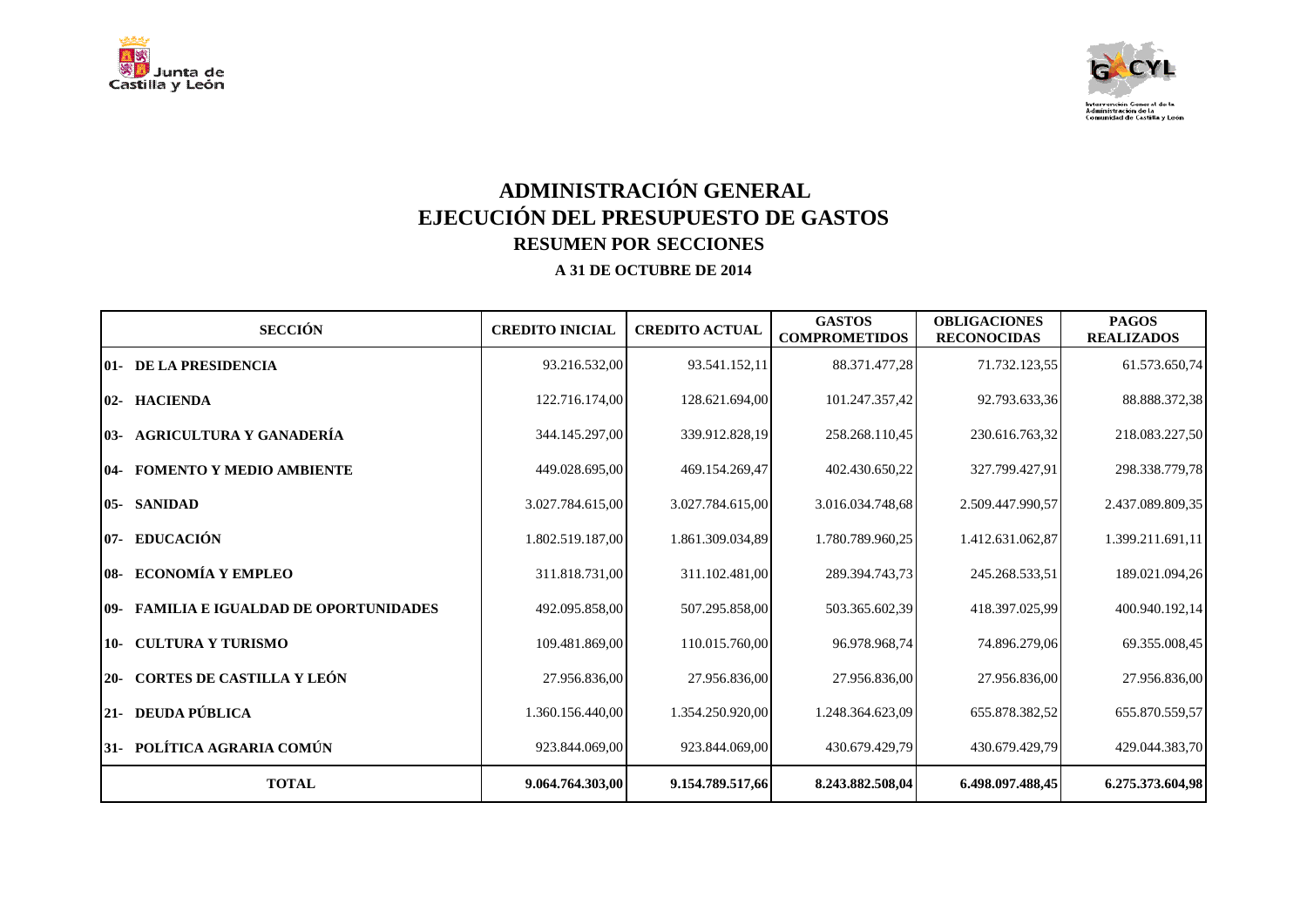



## **GERENCIA REGIONAL DE SALUD EJECUCIÓN DEL PRESUPUESTO DE GASTOS RESUMEN POR CAPÍTULOS A 31 DE OCTUBRE DE 2014**

|            | <b>CAPÍTULO</b>                                | <b>CREDITO INICIAL</b> | <b>CREDITO ACTUAL</b> | <b>GASTOS</b><br><b>COMPROMETIDOS</b> | <b>OBLIGACIONES</b><br><b>RECONOCIDAS</b> | <b>PAGOS</b><br><b>REALIZADOS</b> |
|------------|------------------------------------------------|------------------------|-----------------------|---------------------------------------|-------------------------------------------|-----------------------------------|
| $1 -$      | <b>GASTOS DE PERSONAL</b>                      | 1.673.019.093,00       | 1.673.091.093,00      | 1.372.172.725,89                      | 1.367.208.594,62                          | 1.361.003.086,27                  |
| $12-$      | <b>GASTOS CORRIENTES EN BIENES Y SERVICIOS</b> | 844.728.031,00         | 810.347.827.09        | 655.132.127,23                        | 624.737.961,33                            | 620.711.151,17                    |
| 13-        | <b>GASTOS FINANCIEROS</b>                      | 0.00                   | 24.186.203,91         | 24.012.712,02                         | 24.012.712,02                             | 23.746.410,93                     |
| 14-        | <b>TRANSFERENCIAS CORRIENTES</b>               | 502.349.420.00         | 512.349.420,00        | 492.719.098,99                        | 491.557.612,85                            | 491.368.740,47                    |
| <b>16-</b> | <b>INVERSIONES REALES</b>                      | 81.402.539,00          | 81.402.539,00         | 40.114.486,91                         | 17.994.060.81                             | 17.281.748,91                     |
| $7 -$      | <b>TRANSFERENCIAS DE CAPITAL</b>               | 832.125,00             | 1.032.125,00          | 777.076,96                            | 35.188,96                                 | 35.188,96                         |
| 18-        | <b>ACTIVOS FINANCIEROS</b>                     | 936.314.00             | 936.314,00            | 576.798,17                            | 576.798,17                                | 576.798,17                        |
|            | <b>TOTAL</b>                                   | 3.103.267.522,00       | 3.103.345.522.00      | 2.585.505.026.17                      | 2.526.122.928,76                          | 2.514.723.124,88                  |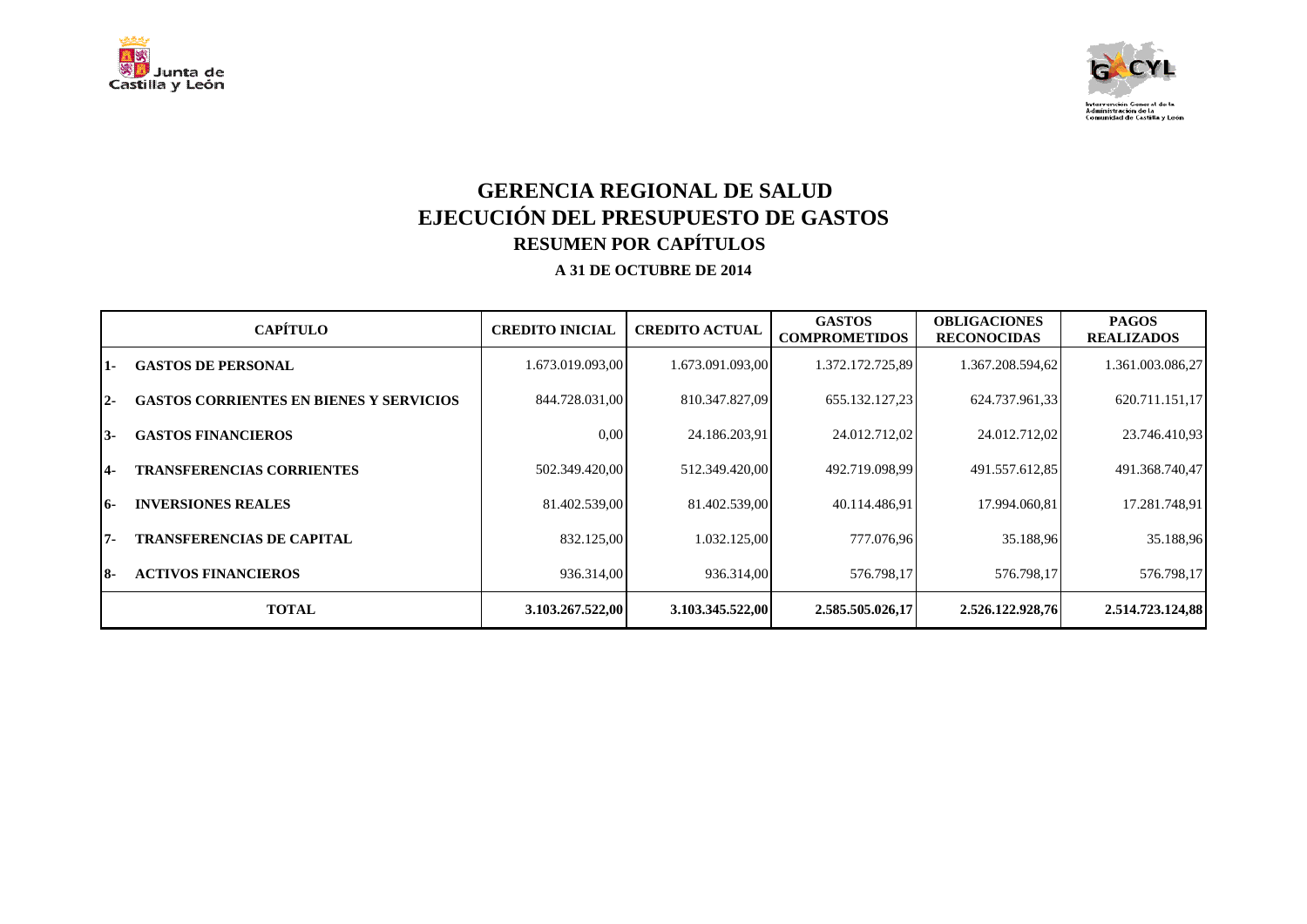



## **SERVICIO PÚBLICO DE EMPLEO EJECUCIÓN DEL PRESUPUESTO DE GASTOS RESUMEN POR CAPÍTULOS A 31 DE OCTUBRE DE 2014**

|            | <b>CAPÍTULO</b>                                | <b>CREDITO INICIAL</b> | <b>CREDITO ACTUAL</b> | <b>GASTOS</b><br><b>COMPROMETIDOS</b> | <b>OBLIGACIONES</b><br><b>RECONOCIDAS</b> | <b>PAGOS</b><br><b>REALIZADOS</b> |
|------------|------------------------------------------------|------------------------|-----------------------|---------------------------------------|-------------------------------------------|-----------------------------------|
| 1-         | <b>GASTOS DE PERSONAL</b>                      | 35.360.009,00          | 35.360.009,00         | 26.006.034,96                         | 26.006.034,96                             | 26.006.034,96                     |
| $2 -$      | <b>GASTOS CORRIENTES EN BIENES Y SERVICIOS</b> | 1.644.297.00           | 8.628.089.00          | 4.310.778.56                          | 2.822.725.30                              | 2.652.156,63                      |
| <b>14-</b> | <b>TRANSFERENCIAS CORRIENTES</b>               | 3.603.947.00           | 3.603.947.00          | 2.924.991,77                          | 2.924.991,77                              | 2.893.837,66                      |
| <b>16-</b> | <b>INVERSIONES REALES</b>                      | 8.079.324.00           | 9.358.148.41          | 4.251.260.40                          | 3.458.773,63                              | 3.375.565,74                      |
| $7 -$      | <b>TRANSFERENCIAS DE CAPITAL</b>               | 120.224.100.00         | 113.916.194.59        | 53.255.498.04                         | 33.517.048.15                             | 11.681.317,76                     |
| 18-        | <b>ACTIVOS FINANCIEROS</b>                     | 46.000,00              | 46.000,00             | 34.000,00                             | 34.000,00                                 | 34.000,00                         |
|            | <b>TOTAL</b>                                   | 168.957.677,00         | 170.912.388,00        | 90.782.563,73                         | 68.763.573,81                             | 46.642.912,75                     |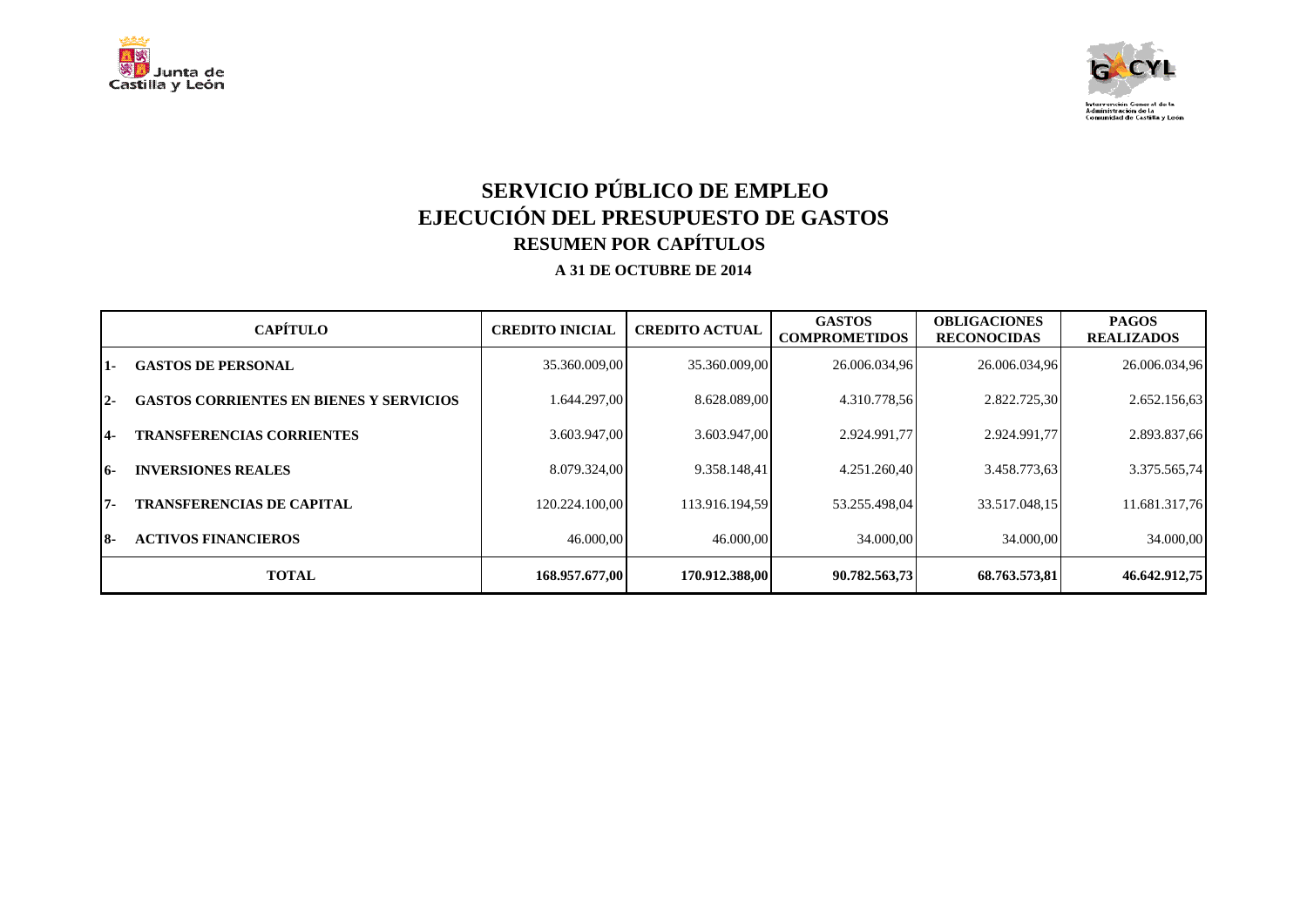



## **GERENCIA DE SERVICIOS SOCIALES EJECUCIÓN DEL PRESUPUESTO DE GASTOS RESUMEN POR CAPÍTULOS A 31 DE OCTUBRE DE 2014**

|       | <b>CAPÍTULO</b>                                | <b>CREDITO INICIAL</b> | <b>CREDITO ACTUAL</b> | <b>GASTOS</b><br><b>COMPROMETIDOS</b> | <b>OBLIGACIONES</b><br><b>RECONOCIDAS</b> | <b>PAGOS</b><br><b>REALIZADOS</b> |
|-------|------------------------------------------------|------------------------|-----------------------|---------------------------------------|-------------------------------------------|-----------------------------------|
| 11 -  | <b>GASTOS DE PERSONAL</b>                      | 179.362.663,00         | 179.399.257,50        | 177.525.405,44                        | 145.088.945,33                            | 145.082.724,83                    |
| $12-$ | <b>GASTOS CORRIENTES EN BIENES Y SERVICIOS</b> | 206.450.603,00         | 205.881.409,17        | 196.872.253,96                        | 177.321.026,10                            | 162.113.265,44                    |
| $13-$ | <b>GASTOS FINANCIEROS</b>                      | 0.00                   | 24.220,00             | 24.219,09                             | 24.219,09                                 | 24.219,09                         |
| 14-   | <b>TRANSFERENCIAS CORRIENTES</b>               | 379.799.170,00         | 395.094.253,09        | 302.282.175,49                        | 292.937.396,53                            | 283.819.523,63                    |
| 16-   | <b>INVERSIONES REALES</b>                      | 2.797.362,00           | 4.121.015,69          | 2.675.774,25                          | 1.875.510,74                              | 1.638.906,68                      |
| 17-   | <b>TRANSFERENCIAS DE CAPITAL</b>               | 1.832.478,00           | 6.183.697,33          | 4.963.579,82                          | 2.646.255,78                              | 2.577.897,14                      |
| 18-   | <b>ACTIVOS FINANCIEROS</b>                     | 100.000,00             | 100.000.00            | 99.575.00                             | 99.575.00                                 | 99.575,00                         |
|       | <b>TOTAL</b>                                   | 770.342.276,00         | 790.803.852,78        | 684.442.983,05                        | 619.992.928.57                            | 595.356.111,81                    |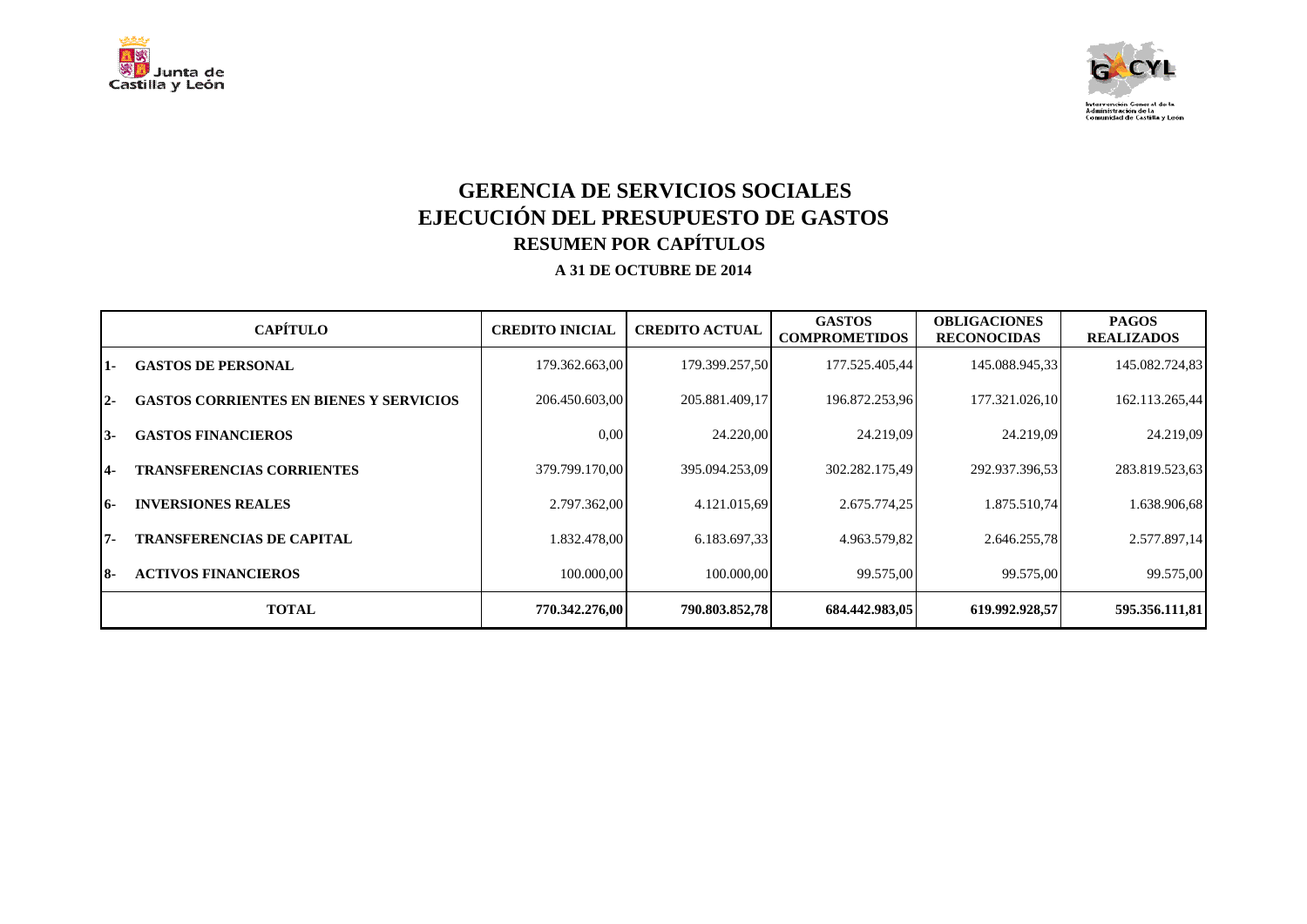



## **INSTITUTO TECNOLÓGICO AGRARIO EJECUCIÓN DEL PRESUPUESTO DE GASTOS RESUMEN POR CAPÍTULOS A 31 DE OCTUBRE DE 2014**

|       | <b>CAPÍTULO</b>                                | <b>CREDITO INICIAL</b> | <b>CREDITO ACTUAL</b> | <b>GASTOS</b><br><b>COMPROMETIDOS</b> | <b>OBLIGACIONES</b><br><b>RECONOCIDAS</b> | <b>PAGOS</b><br><b>REALIZADOS</b> |
|-------|------------------------------------------------|------------------------|-----------------------|---------------------------------------|-------------------------------------------|-----------------------------------|
| 1-    | <b>GASTOS DE PERSONAL</b>                      | 6.473.793,00           | 6.973.793,00          | 5.549.378,08                          | 5.466.726,39                              | 5.466.726,39                      |
| $2 -$ | <b>GASTOS CORRIENTES EN BIENES Y SERVICIOS</b> | 1.134.718,00           | 1.134.718,00          | 913.894,40                            | 791.537,13                                | 779.892,12                        |
| $3-$  | <b>GASTOS FINANCIEROS</b>                      | 2.868.965,00           | 2.909.249,96          | 1.681.047,58                          | 1.541.066,73                              | 1.541.066,73                      |
| $4-$  | <b>TRANSFERENCIAS CORRIENTES</b>               | 150.000,00             | 12.522,00             | 12.522,00                             | 11.011,00                                 | 11.011,00                         |
| 16-   | <b>INVERSIONES REALES</b>                      | 37.583.454,00          | 37.900.714,62         | 30.481.533,44                         | 16.550.031,46                             | 13.800.907,75                     |
| l7-   | <b>TRANSFERENCIAS DE CAPITAL</b>               | 650.000,00             | 700.000,00            | 700.000,00                            | 270.931,68                                | 247.985,55                        |
| I8-   | <b>ACTIVOS FINANCIEROS</b>                     | 100.010.000,00         | 100.010.000,00        | 41.160.804,77                         | 41.160.804,77                             | 41.160.804,77                     |
| 19-   | <b>PASIVOS FINANCIEROS</b>                     | 9.437.613,00           | 9.437.613,00          | 1.169.704,40                          | 1.169.704,40                              | 1.169.704,40                      |
|       | <b>TOTAL</b>                                   | 158.308.543,00         | 159.078.610,58        | 81.668.884,67                         | 66.961.813,56                             | 64.178.098,71                     |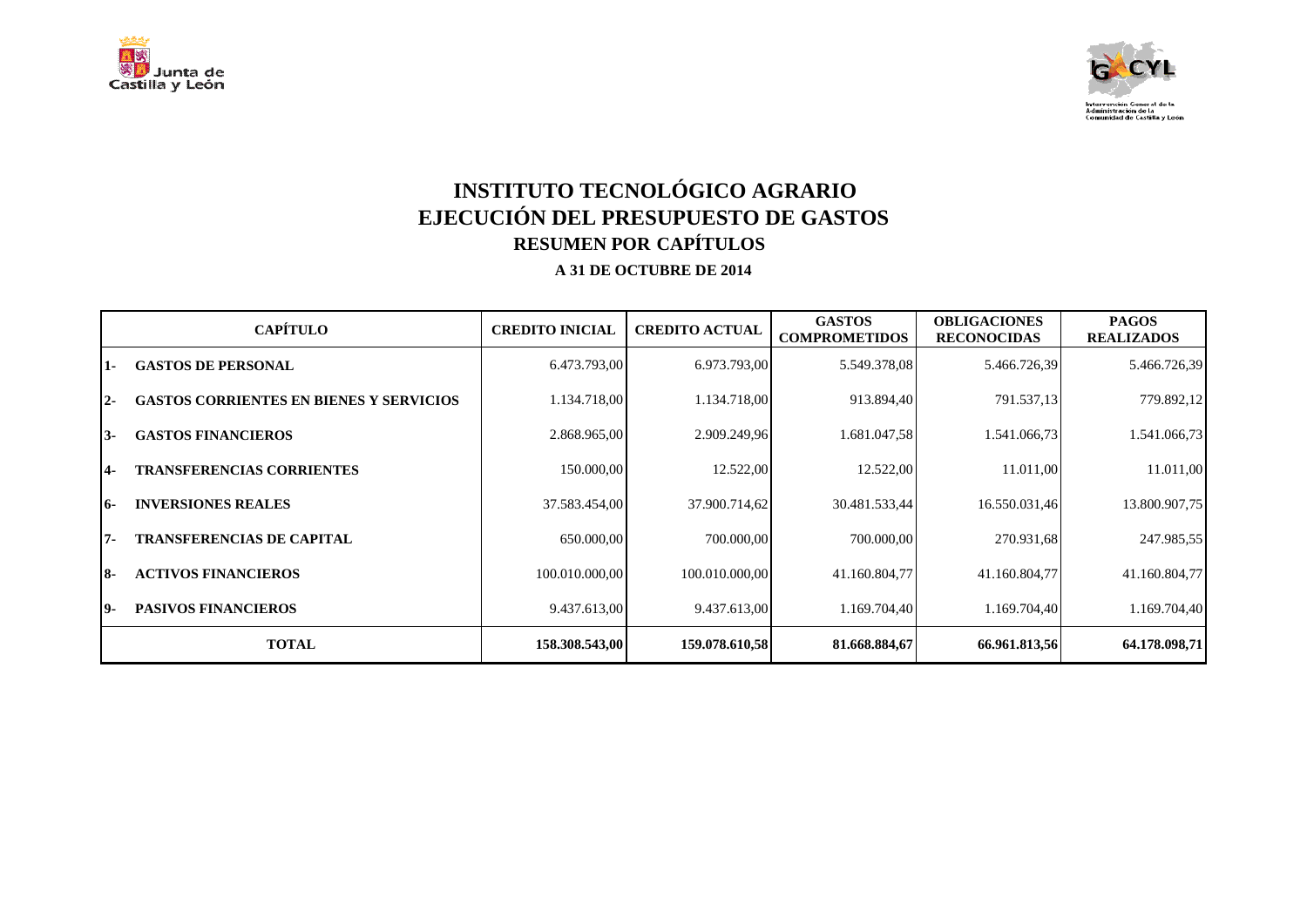



# **AGENC. INNOV. FINANC. E INTERN. EMP. CYL EJECUCIÓN DEL PRESUPUESTO DE GASTOS RESUMEN POR CAPÍTULOS**

|      | <b>CAPÍTULO</b>                                | <b>CREDITO INICIAL</b> | <b>CREDITO ACTUAL</b> | <b>GASTOS</b><br><b>COMPROMETIDOS</b> | <b>OBLIGACIONES</b><br><b>RECONOCIDAS</b> | <b>PAGOS</b><br><b>REALIZADOS</b> |
|------|------------------------------------------------|------------------------|-----------------------|---------------------------------------|-------------------------------------------|-----------------------------------|
| 11 - | <b>GASTOS DE PERSONAL</b>                      | 10.652.568,00          | 10.652.568,00         | 7.628.362,17                          | 7.628.362,17                              | 7.628.362,17                      |
| I2-  | <b>GASTOS CORRIENTES EN BIENES Y SERVICIOS</b> | 8.178.803,00           | 5.984.556,62          | 4.223.561,55                          | 3.727.794,41                              | 3.724.558,24                      |
| 13-  | <b>GASTOS FINANCIEROS</b>                      | 16.551.002,00          | 16.551.002,00         | 2.549.977,42                          | 2.355.412,45                              | 2.355.412,45                      |
| 14-  | <b>TRANSFERENCIAS CORRIENTES</b>               | 20.000,00              | 20.000,00             | 12.920,89                             | 12.920,89                                 | 12.920,89                         |
| 16-  | <b>INVERSIONES REALES</b>                      | 33.395.574,00          | 33.424.740,88         | 1.907.596,71                          | 1.582.815,18                              | 1.582.815,18                      |
| 17-  | <b>TRANSFERENCIAS DE CAPITAL</b>               | 53.756.454,00          | 79.341.606,79         | 79.468.624,98                         | 56.917.402,14                             | 52.370.055,76                     |
| 18-  | <b>ACTIVOS FINANCIEROS</b>                     | 142.494.564,00         | 182.494.564,00        | 98.394.647,59                         | 72.895.000,99                             | 70.045.000,99                     |
| 19-  | <b>PASIVOS FINANCIEROS</b>                     | 55.685.174,00          | 15.685.174,00         | 6.685.173,17                          | 5.431.290,59                              | 5.431.290,59                      |
|      | <b>TOTAL</b>                                   | 320.734.139,00         | 344.154.212,29        | 200.870.864,48                        | 150.550.998,82                            | 143.150.416,27                    |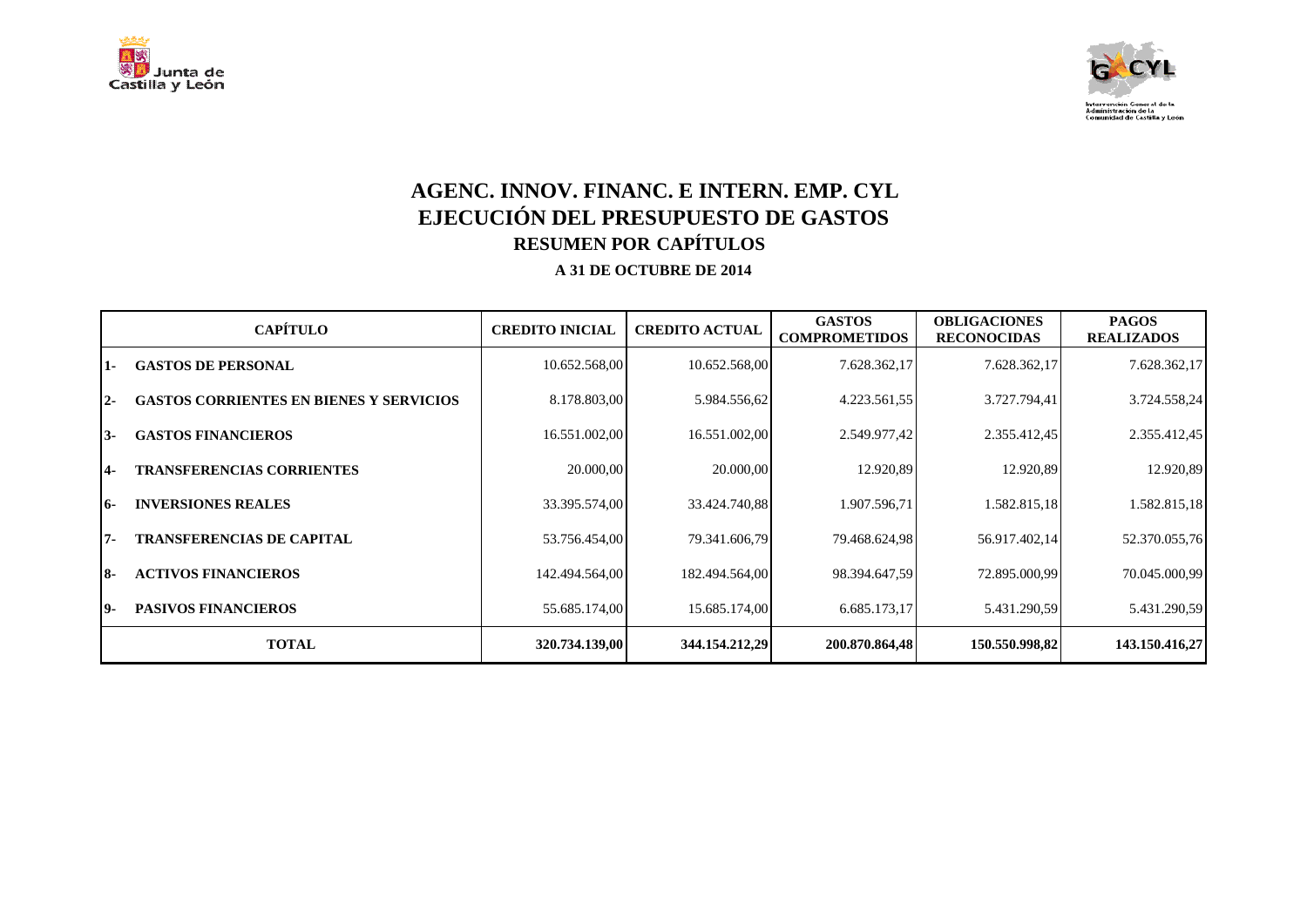



# **ENTE REGIONAL DE LA ENERGÍA EJECUCIÓN DEL PRESUPUESTO DE GASTOS RESUMEN POR CAPÍTULOS**

|       | <b>CAPÍTULO</b>                                | <b>CREDITO INICIAL</b> | <b>CREDITO ACTUAL</b> | <b>GASTOS</b><br><b>COMPROMETIDOS</b> | <b>OBLIGACIONES</b><br><b>RECONOCIDAS</b> | <b>PAGOS</b><br><b>REALIZADOS</b> |
|-------|------------------------------------------------|------------------------|-----------------------|---------------------------------------|-------------------------------------------|-----------------------------------|
| 1-    | <b>GASTOS DE PERSONAL</b>                      | 1.017.368,00           | 1.017.368,00          | 976.918,07                            | 976.918,07                                | 976.918,07                        |
| $2 -$ | <b>GASTOS CORRIENTES EN BIENES Y SERVICIOS</b> | 631.750,00             | 631.750,00            | 278.741,72                            | 238.460,19                                | 238.411,79                        |
| 16-   | <b>INVERSIONES REALES</b>                      | 1.008.279.00           | 1.008.279,00          | 415.033,39                            | 231.100,48                                | 231.100,48                        |
| 18-   | <b>ACTIVOS FINANCIEROS</b>                     | 333.808,00             | 333.808,00            | 3.500,00                              | 3.500,00                                  | 3.500,00                          |
|       | <b>TOTAL</b>                                   | 2.991.205,00           | 2.991.205,00          | 1.674.193,18                          | 1.449.978.74                              | 1.449.930,34                      |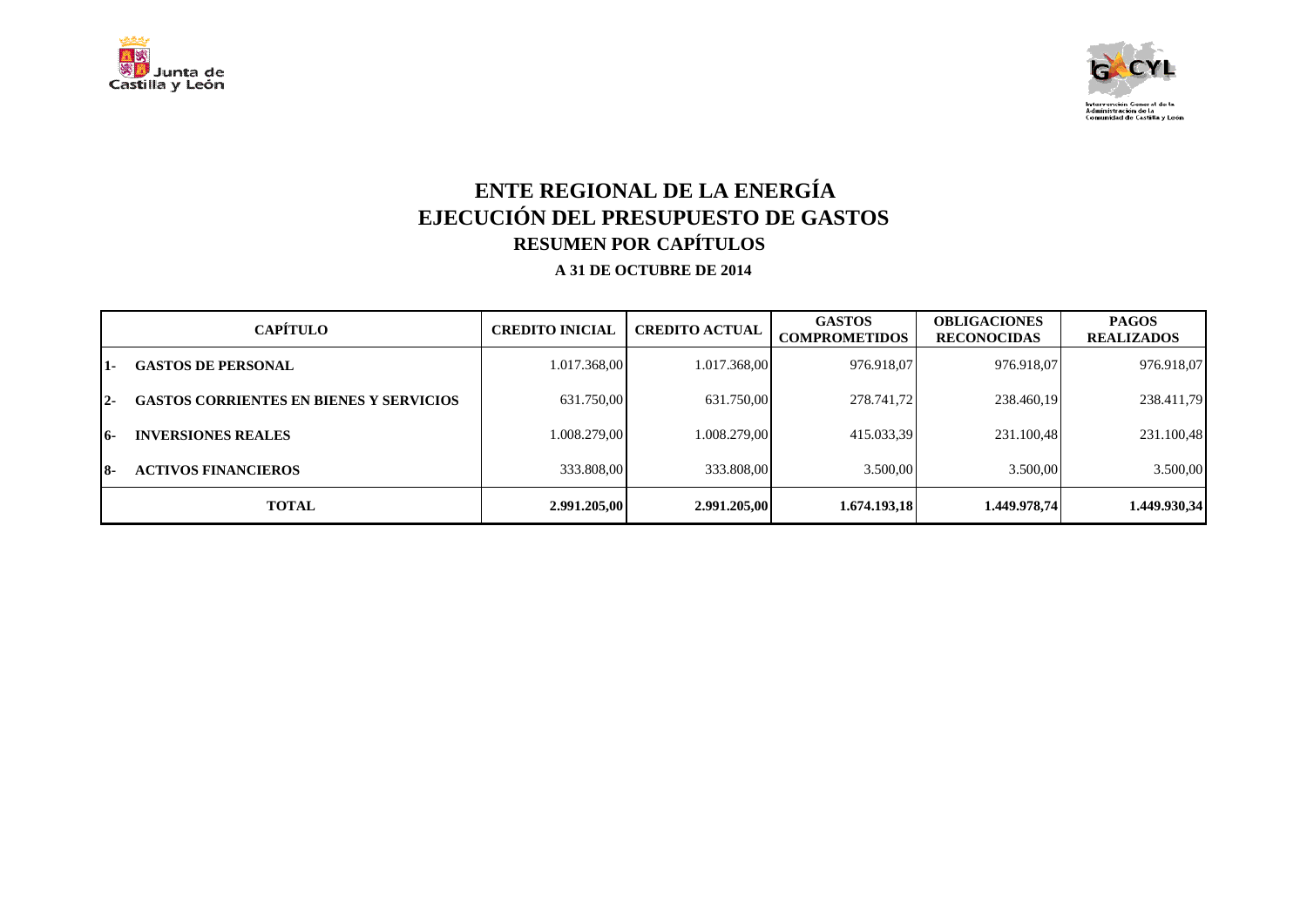



# **ADMINISTRACIÓN GENERAL EJECUCIÓN DEL PRESUPUESTO DE INGRESOS RESUMEN POR CAPÍTULOS**

|           | <b>CAPÍTULO</b>                                 | <b>PRESUPUESTO</b><br><b>INICIAL</b> | <b>MODIFICACIONES</b> | <b>PRESUPUESTO</b><br><b>DEFINITIVO</b> | <b>DERECHOS</b><br><b>LIQUIDADOS</b> | <b>INGRESOS</b><br><b>REALIZADOS</b> |
|-----------|-------------------------------------------------|--------------------------------------|-----------------------|-----------------------------------------|--------------------------------------|--------------------------------------|
| 11-       | <b>IMPUESTOS DIRECTOS</b>                       | 1.895.207.950,00                     | 0,00                  | 1.895.207.950,00                        | 1.591.385.195,54                     | 1.573.111.829,90                     |
| $12-$     | <b>IMPUESTOS INDIRECTOS</b>                     | 2.967.653.230,00                     | 0.00                  | 2.967.653.230,00                        | 2.413.250.889.99                     | 2.396.497.410,08                     |
| $13-$     | <b>TASAS, PRECIOS PUBLICOS Y OTROS INGRESOS</b> | 151.160.807,00                       | 1.873.174,88          | 153.033.981,88                          | 109.710.717,94                       | 84.704.306,68                        |
| 14-       | <b>TRANSFERENCIAS CORRIENTES</b>                | 2.086.575.356,00                     | 1.771.642,89          | 2.088.346.998,89                        | 1.397.355.380,11                     | 1.397.355.380,11                     |
| 15-       | <b>INGRESOS PATRIMONIALES</b>                   | 23.432.407,00                        | 0.00                  | 23.432.407,00                           | 18.298.852,74                        | 18.241.189,67                        |
| 16-       | <b>ENAJENACION DE INVERSIONES REALES</b>        | 18.902.000,00                        | 0,00                  | 18.902.000,00                           | 20.742.862,56                        | 14.775.529,87                        |
| 17-       | <b>TRANSFERENCIAS CAPITAL</b>                   | 229.232.094,00                       | 7.296.694,11-         | 221.935.399,89                          | 101.533.371,88                       | 88.041.257,49                        |
| <b>8-</b> | <b>ACTIVOS FINANCIEROS</b>                      | 602.034,00                           | 93.677.091,00         | 94.279.125,00                           | 1.347.042,65                         | 1.347.042,65                         |
| 19-       | <b>PASIVOS FINANCIEROS</b>                      | 1.691.998.425,00                     | 0,00                  | 1.691.998.425,00                        | 1.380.000.000,00                     | 1.380.000.000,00                     |
|           | <b>TOTAL</b>                                    | 9.064.764.303,00                     | 90.025.214,66         | 9.154.789.517,66                        | 7.033.624.313,41                     | 6.954.073.946,45                     |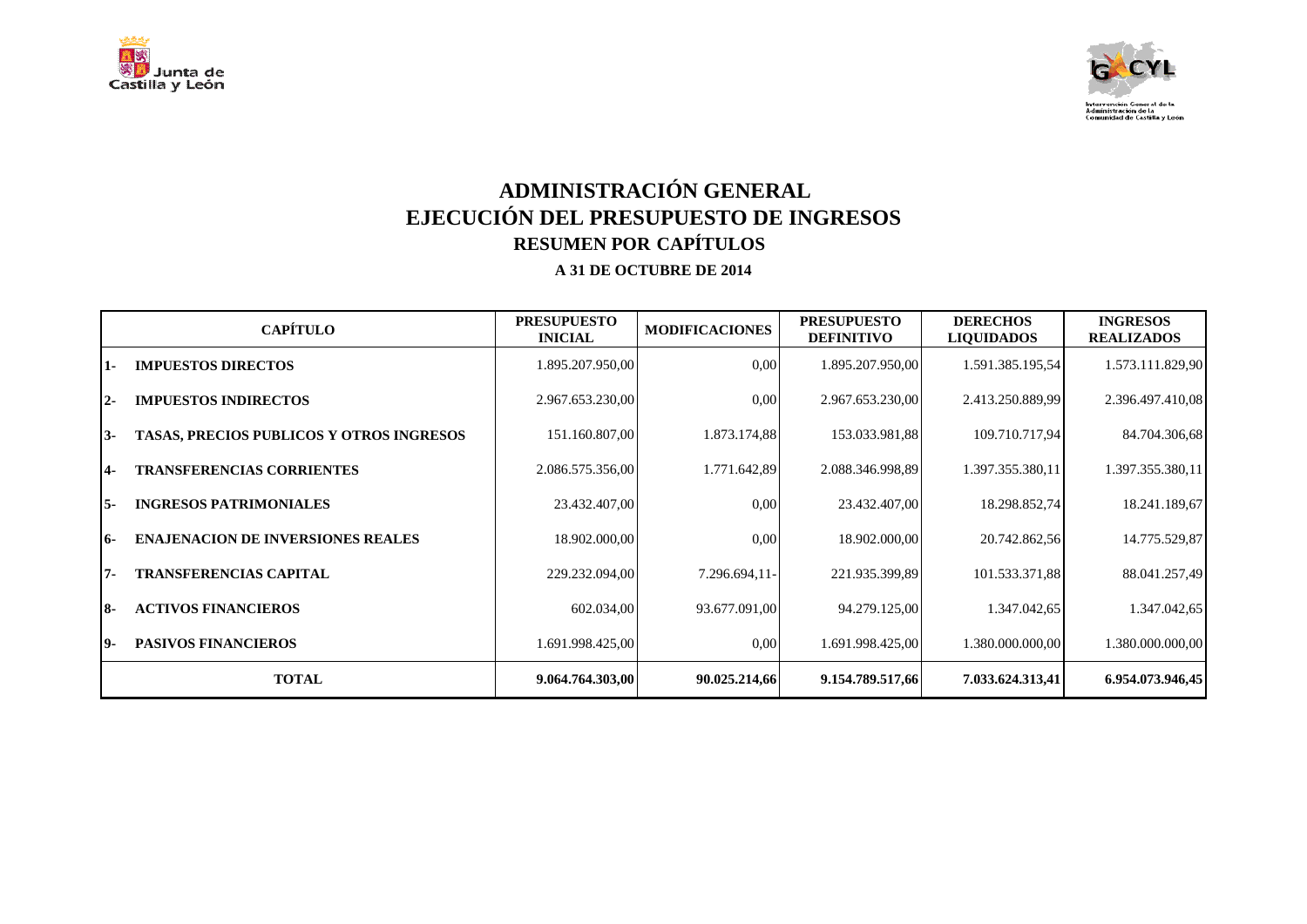



## **GERENCIA REGIONAL DE SALUD EJECUCIÓN DEL PRESUPUESTO DE INGRESOS RESUMEN POR CAPÍTULOS**

|     | <b>CAPÍTULO</b>                                 | <b>PRESUPUESTO</b><br><b>INICIAL</b> | <b>MODIFICACIONES</b> | <b>PRESUPUESTO</b><br><b>DEFINITIVO</b> | <b>DERECHOS</b><br><b>LIQUIDADOS</b> | <b>INGRESOS</b><br><b>REALIZADOS</b> |
|-----|-------------------------------------------------|--------------------------------------|-----------------------|-----------------------------------------|--------------------------------------|--------------------------------------|
| 13- | <b>TASAS, PRECIOS PUBLICOS Y OTROS INGRESOS</b> | 44.038.094.00                        | 0.00                  | 44.038.094.00                           | 26.924.432.24                        | 26.753.508,51                        |
| 14- | <b>TRANSFERENCIAS CORRIENTES</b>                | 2.974.878.450,00                     | 78.000.00             | 2.974.956.450.00                        | 2.479.505.785.65                     | 2.344.552.274,26                     |
| I5- | <b>INGRESOS PATRIMONIALES</b>                   | 1.180.000.00                         | 0.00                  | 1.180.000.00                            | 1.010.448.75                         | 1.010.448,75                         |
| 16- | <b>ENAJENACION DE INVERSIONES REALES</b>        | 0.00                                 | 0.00                  | 0.00                                    | 78.009.80                            | 78.009,80                            |
| 17- | <b>TRANSFERENCIAS CAPITAL</b>                   | 82.234.664.00                        | 0,00                  | 82.234.664.00                           | 69.094.416.54                        | 48.578.656,05                        |
| 18- | <b>ACTIVOS FINANCIEROS</b>                      | 936.314.00                           | 0,00                  | 936.314.00                              | 188.772.22                           | 188.772,22                           |
|     | <b>TOTAL</b>                                    | 3.103.267.522,00                     | 78.000.00             | 3.103.345.522,00                        | 2.576.801.865.20                     | 2.421.161.669.59                     |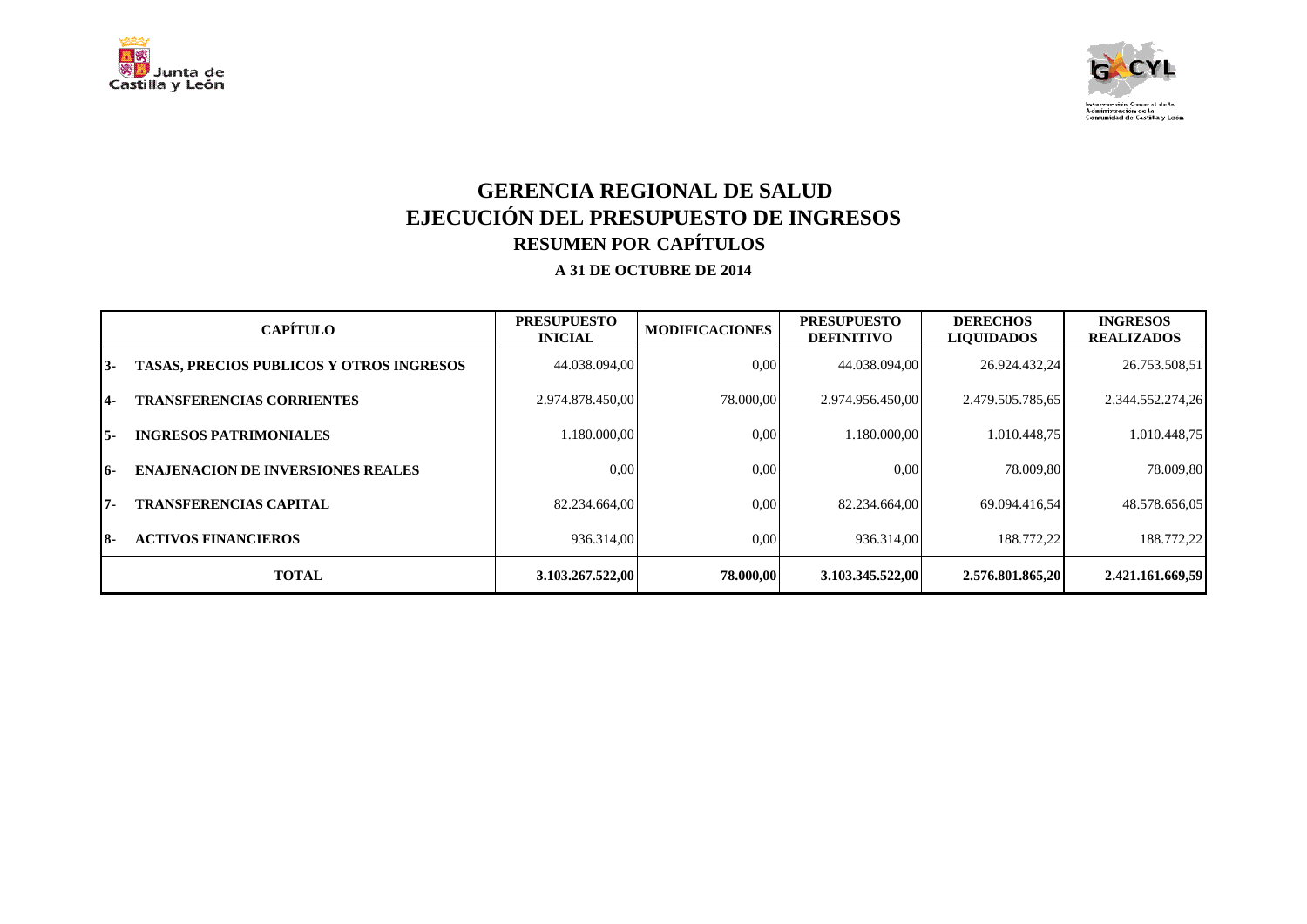



# **SERVICIO PÚBLICO DE EMPLEO EJECUCIÓN DEL PRESUPUESTO DE INGRESOS RESUMEN POR CAPÍTULOS**

|     | <b>CAPÍTULO</b>                                 | <b>PRESUPUESTO</b><br><b>INICIAL</b> | <b>MODIFICACIONES</b> | <b>PRESUPUESTO</b><br><b>DEFINITIVO</b> | <b>DERECHOS</b><br><b>LIQUIDADOS</b> | <b>INGRESOS</b><br><b>REALIZADOS</b> |
|-----|-------------------------------------------------|--------------------------------------|-----------------------|-----------------------------------------|--------------------------------------|--------------------------------------|
| 13- | <b>TASAS, PRECIOS PUBLICOS Y OTROS INGRESOS</b> | 215.000,00                           | 0.00                  | 215,000,00                              | 290.864,61                           | 219.646,12                           |
| 14- | <b>TRANSFERENCIAS CORRIENTES</b>                | 40.343.253.00                        | 0.00                  | 40.343.253,00                           | 14.703.888,13                        | 12.495.827,64                        |
| 15- | <b>INGRESOS PATRIMONIALES</b>                   | 50.000,00                            | 0.00                  | 50.000,00                               | 40.814.89                            | 40.814,89                            |
| 16- | <b>ENAJENACION DE INVERSIONES REALES</b>        | 4.000.000.00                         | 0.00                  | 4.000.000.00                            | 3.057.535,81                         | 2.308.374,52                         |
| 17- | <b>TRANSFERENCIAS CAPITAL</b>                   | 124.303.424.00                       | 1.954.711.00          | 126.258.135,00                          | 47.448.911,90                        | 27.160.633,16                        |
| I8- | <b>ACTIVOS FINANCIEROS</b>                      | 46.000,00                            | $0.00\,$              | 46.000,00                               | 25.797.94                            | 25.797.94                            |
|     | <b>TOTAL</b>                                    | 168,957,677,00                       | 1.954.711.00          | 170.912.388.00                          | 65.567.813,28                        | 42.251.094,27                        |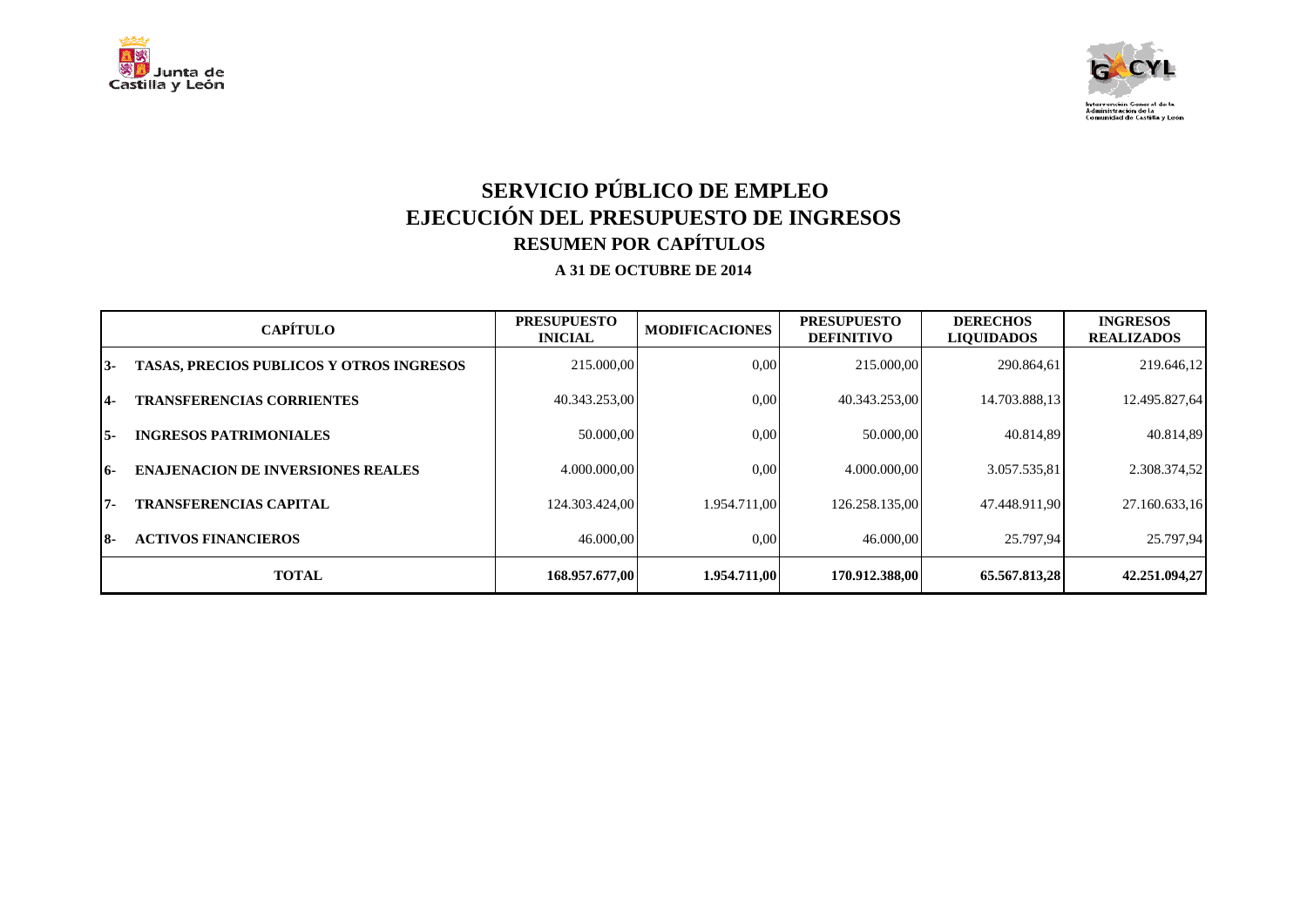



## **GERENCIA DE SERVICIOS SOCIALES EJECUCIÓN DEL PRESUPUESTO DE INGRESOS RESUMEN POR CAPÍTULOS**

|     | <b>CAPÍTULO</b>                                 | <b>PRESUPUESTO</b><br><b>INICIAL</b> | <b>MODIFICACIONES</b> | <b>PRESUPUESTO</b><br><b>DEFINITIVO</b> | <b>DERECHOS</b><br><b>LIQUIDADOS</b> | <b>INGRESOS</b><br><b>REALIZADOS</b> |
|-----|-------------------------------------------------|--------------------------------------|-----------------------|-----------------------------------------|--------------------------------------|--------------------------------------|
| 13- | <b>TASAS, PRECIOS PUBLICOS Y OTROS INGRESOS</b> | 71.217.880.00                        | 0.00                  | 71.217.880.00                           | 61.941.615,59                        | 61.915.357,16                        |
| 14- | <b>TRANSFERENCIAS CORRIENTES</b>                | 693.293.056.00                       | 19.207.435.15         | 712.500.491,15                          | 537.578.387,06                       | 528.279.631,43                       |
| 15- | <b>INGRESOS PATRIMONIALES</b>                   | 101.500.00                           | 0.00                  | 101.500.00                              | 81.604.98                            | 78.490.54                            |
| 16- | <b>ENAJENACION DE INVERSIONES REALES</b>        | 0.00                                 | $0.00\,$              | 0.00                                    | 28.798.82                            | 28.798,82                            |
| 17- | <b>TRANSFERENCIAS CAPITAL</b>                   | 5.629.840,00                         | 945.136,10            | 6.574.976.10                            | 4.703.256,34                         | 4.047.020,00                         |
| I8- | <b>ACTIVOS FINANCIEROS</b>                      | 100.000.00                           | 309.005.53            | 409.005.53                              | 99.575.00                            | 40.822,50                            |
|     | <b>TOTAL</b>                                    | 770.342.276.00                       | 20.461.576.78         | 790.803.852.78                          | 604.433.237.79                       | 594.390.120,45                       |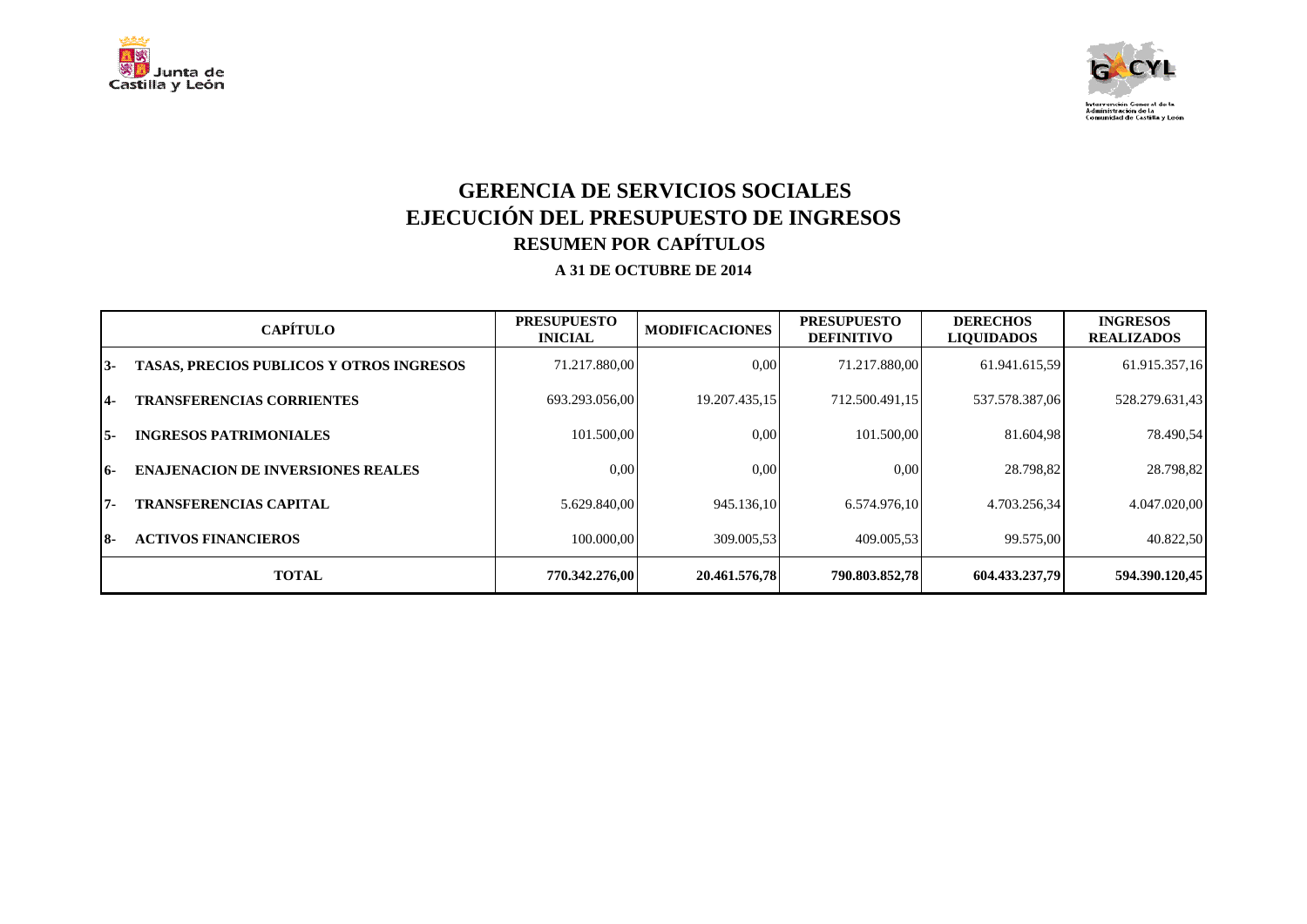



# **INSTITUTO TECNOLÓGICO AGRARIO EJECUCIÓN DEL PRESUPUESTO DE INGRESOS RESUMEN POR CAPÍTULOS**

|     | <b>CAPÍTULO</b>                                 | <b>PRESUPUESTO</b><br><b>INICIAL</b> | <b>MODIFICACIONES</b> | <b>PRESUPUESTO</b><br><b>DEFINITIVO</b> | <b>DERECHOS</b><br><b>LIQUIDADOS</b> | <b>INGRESOS</b><br><b>REALIZADOS</b> |
|-----|-------------------------------------------------|--------------------------------------|-----------------------|-----------------------------------------|--------------------------------------|--------------------------------------|
| 13- | <b>TASAS, PRECIOS PUBLICOS Y OTROS INGRESOS</b> | 1.430.000,00                         | 0.00                  | 1.430.000,00                            | 652.009,76                           | 608.034,84                           |
| 14- | <b>TRANSFERENCIAS CORRIENTES</b>                | 5.345.817,00                         | 500.000,00            | 5.845.817,00                            | 3.761.079,16                         | 3.761.079,16                         |
| I5- | <b>INGRESOS PATRIMONIALES</b>                   | 3.851.659,00                         | 0.00                  | 3.851.659,00                            | 1.980.288,33                         | 1.603.288,69                         |
| 16- | <b>ENAJENACION DE INVERSIONES REALES</b>        | 0.00                                 | 0.00                  | 0,00                                    | 214.055.16                           | 214.055,16                           |
| 17- | <b>TRANSFERENCIAS CAPITAL</b>                   | 40.387.643.00                        | 270.067.58            | 40.657.710.58                           | 8.451.632,50                         | 6.273.136,13                         |
| I8- | <b>ACTIVOS FINANCIEROS</b>                      | 7.293.424.00                         | 0.00                  | 7.293.424.00                            | 2.335.203,11                         | 2.335.203,11                         |
| 19- | <b>PASIVOS FINANCIEROS</b>                      | 100.000.000.00                       | 0.00                  | 100.000.000.00                          | 36.500.000.00                        | 36.500.000.00                        |
|     | <b>TOTAL</b>                                    | 158.308.543,00                       | 770.067,58            | 159.078.610,58                          | 53.894.268,02                        | 51.294.797,09                        |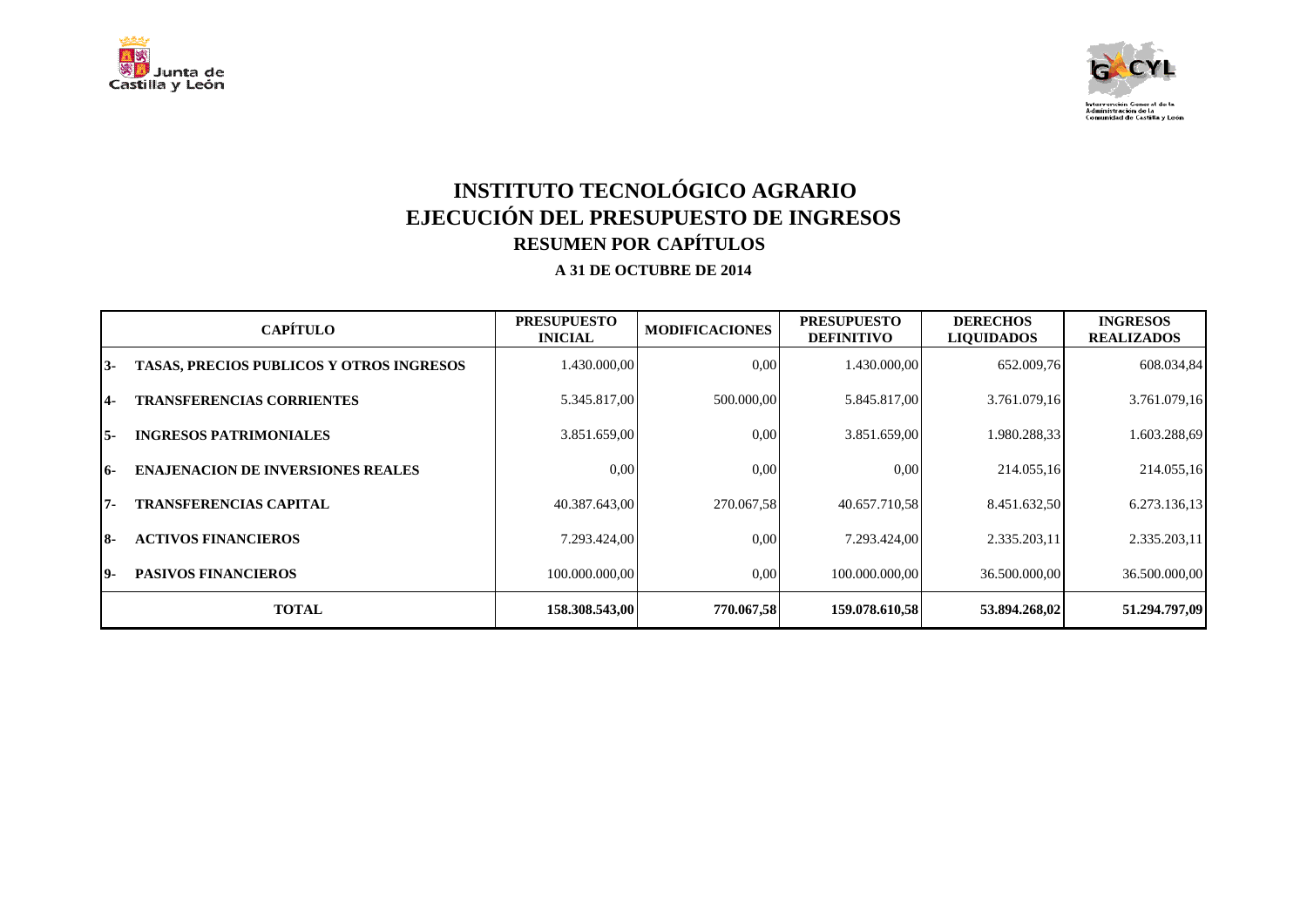



## **AGENC. INNOV. FINANC. E INTERN. EMP. CYL EJECUCIÓN DEL PRESUPUESTO DE INGRESOS RESUMEN POR CAPÍTULOS**

|     | <b>CAPÍTULO</b>                                 | <b>PRESUPUESTO</b><br><b>INICIAL</b> | <b>MODIFICACIONES</b> | <b>PRESUPUESTO</b><br><b>DEFINITIVO</b> | <b>DERECHOS</b><br><b>LIQUIDADOS</b> | <b>INGRESOS</b><br><b>REALIZADOS</b> |
|-----|-------------------------------------------------|--------------------------------------|-----------------------|-----------------------------------------|--------------------------------------|--------------------------------------|
| 13- | <b>TASAS, PRECIOS PUBLICOS Y OTROS INGRESOS</b> | 597.000,00                           | 0.00                  | 597.000,00                              | 978.304,73                           | 623.857,34                           |
| 14- | <b>TRANSFERENCIAS CORRIENTES</b>                | 18.890.918.00                        | 0.00                  | 18.890.918,00                           | 15.772.431,69                        | 15.772.431,69                        |
| I5- | <b>INGRESOS PATRIMONIALES</b>                   | 15.914.455,00                        | 0.00                  | 15.914.455,00                           | 4.313.843,39                         | 4.311.408,45                         |
| 16- | <b>ENAJENACION DE INVERSIONES REALES</b>        | 4.125.223,00                         | 0.00                  | 4.125.223,00                            | 2.287.820.63                         | 343.890,79                           |
| 17- | <b>TRANSFERENCIAS CAPITAL</b>                   | 131.213.510.00                       | 23.420.073.29         | 154.633.583,29                          | 112.604.266,21                       | 86.065.475,73                        |
| I8- | <b>ACTIVOS FINANCIEROS</b>                      | 7.510.469.00                         | 0.00                  | 7.510.469.00                            | 3.676.530,98                         | 3.674.730,98                         |
| 19- | <b>PASIVOS FINANCIEROS</b>                      | 142.482.564.00                       | 0.00                  | 142.482.564.00                          | 29.432.832.64                        | 9.709.496,34                         |
|     | <b>TOTAL</b>                                    | 320.734.139,00                       | 23.420.073,29         | 344.154.212,29                          | 169.066.030,27                       | 120.501.291,32                       |